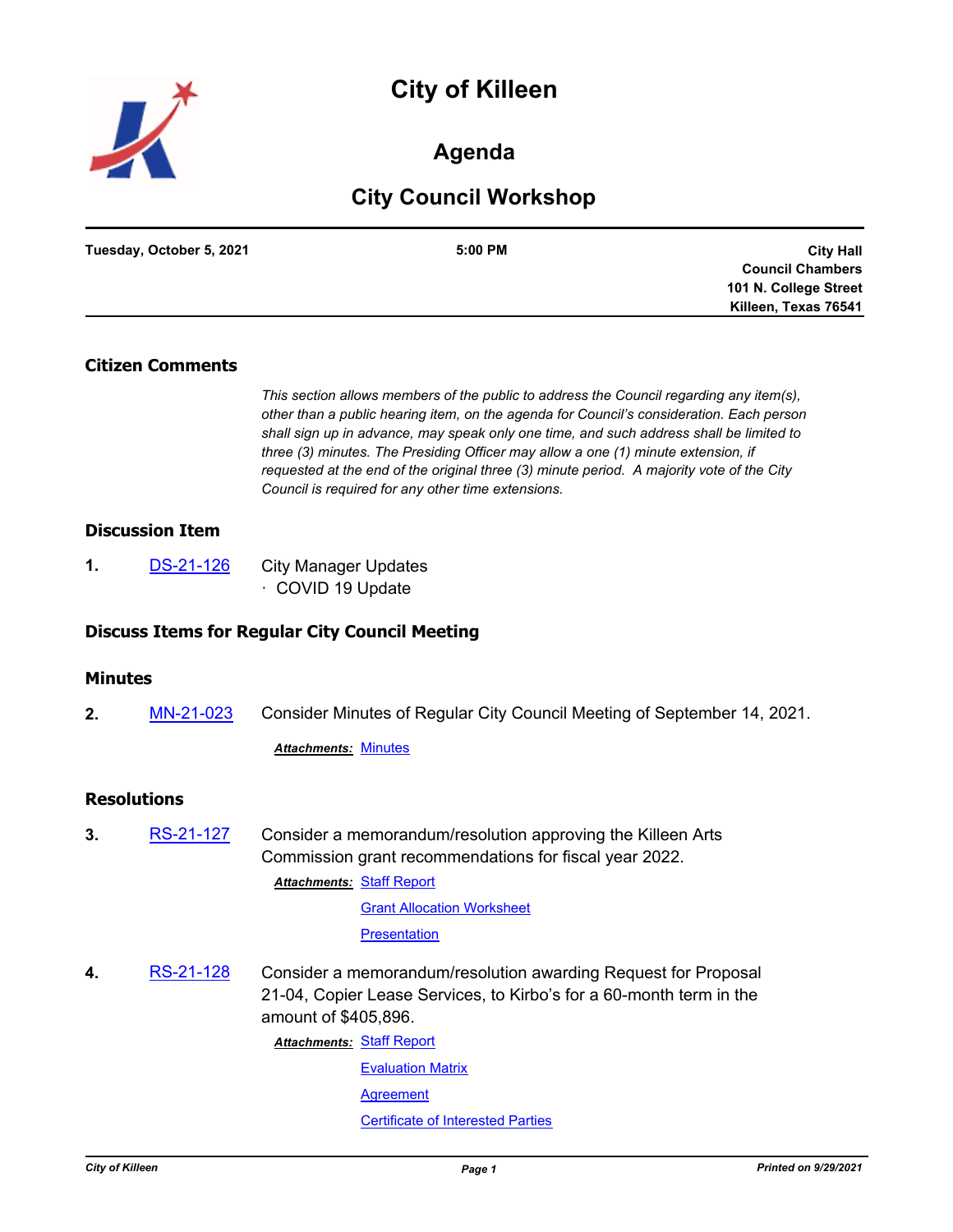#### **[Presentation](http://killeen.legistar.com/gateway.aspx?M=F&ID=d3e0986e-3cf3-4914-93aa-bd64c5aa2eee.pdf)**

**5.** [RS-21-129](http://killeen.legistar.com/gateway.aspx?m=l&id=/matter.aspx?key=5715) Consider a memorandum/resolution authorizing a Memorandum of Agreement with the Department of State Health Services and Capital Area of Texas Regional Advisory Council (DSHS/CATRAC) to join the Emergency Medical Task Force.

**Attachments: [Staff Report](http://killeen.legistar.com/gateway.aspx?M=F&ID=7a8b4469-f01e-4dca-a953-2050f243e165.pdf)** 

[Memorandum of Agreement](http://killeen.legistar.com/gateway.aspx?M=F&ID=3f14594a-c69b-442a-a320-818df915f558.pdf) **[Presentation](http://killeen.legistar.com/gateway.aspx?M=F&ID=1cbce8f7-41d6-4db7-a573-e3c5592c797f.pdf)** 

#### **Items for Discussion at Workshop**

| $\mathbf{7}$ | <b>DS-21-127</b> | Receive KEDC Update                          |  |
|--------------|------------------|----------------------------------------------|--|
|              |                  | <b>Attachments: Presentation</b>             |  |
| 8.           | <b>DS-21-128</b> | <b>Receive Redistricting Update</b>          |  |
| 9.           | <b>DS-21-129</b> | Discuss Charter Articles III - IV Amendments |  |
|              |                  | <b>Attachments: Presentation</b>             |  |
|              |                  |                                              |  |

**10.** [DS-21-130](http://killeen.legistar.com/gateway.aspx?m=l&id=/matter.aspx?key=5732) Discuss Employment of Presiding Municipal Court Judge

### **Adjournment**

*I certify that the above notice of meeting was posted on the Internet and on the bulletin boards at Killeen City Hall and at the Killeen Police Department on or before 5:00 p.m. on October 1, 2021.*

*Lucy C. Aldrich, City Secretary* 

*\_\_\_\_\_\_\_\_\_\_\_\_\_\_\_\_\_\_\_\_\_\_\_\_\_\_\_\_\_\_\_*

*The public is hereby informed that notices for City of Killeen meetings will no longer distinguish between matters to be discussed in open or closed session of a meeting. This practice is in accordance with rulings by the Texas Attorney General that, under the Texas Open Meetings Act, the City Council may convene a closed session to discuss any matter listed on the agenda, without prior or further notice, if the matter is one that the Open Meetings Act allows to be discussed in a closed session.*

*This meeting is being conducted in accordance with the Texas Open Meetings Law [V.T.C.A., Government Code, § 551.001 et seq.]. This meeting is being conducted in accordance with the Americans with Disabilities Act [42 USC 12101 (1991)]. The facility is wheelchair accessible and handicap parking is available. Requests for sign interpretive services are available upon requests received at least 48 hours prior to the meeting. To make arrangements for those services, please call 254-501-7700, City Manager's Office, or TDD 1-800-734-2989.*

### **Notice of Meetings**

*The Mayor and/or City Council have been invited to attend and/or participate in the*